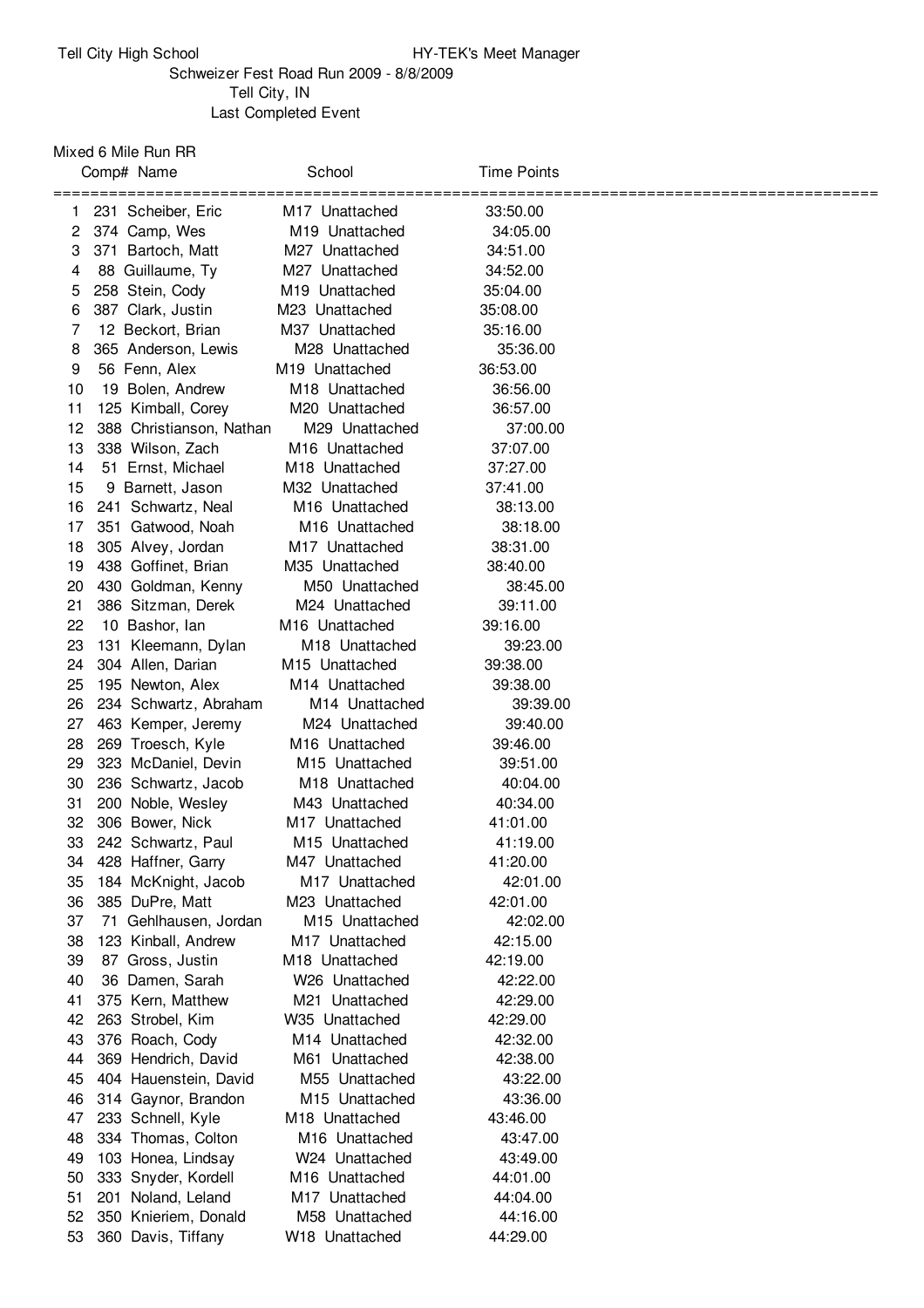181 Martin, Steve M38 Unattached 44:47.00 286 Yearby, Dillon M16 Unattached 44:53.00 310 Dauby, Andrew M16 Unattached 45:00.00 308 Bryant, JD M17 Unattached 45:19.00 17 Bishop, Tony M36 Unattached 45:23.00 219 Rapsky, Chad M24 Unattached 45:29.00 429 Goldman, Andrea W20 Unattached 45:31.00 34 Cooper, Alison W20 Unattached 45:37.00 317 Goffinet, Sarah W15 Unattached 45:47.00 40 DeBoard, Kristin W26 Unattached 46:30.00 267 Tempel, Arnie M26 Unattached 46:35.00 238 Schwartz, Lavina W16 Unattached 46:49.00 436 Kessner, Brennan M40 Unattached 46:51.00 266 Taylor, Amanda W38 Unattached 46:53.00 66 Foe, Charles M39 Unattached 47:05.00 11 Bashor, Nathan M14 Unattached 47:07.00 152 Lautner, Janet W52 Unattached 47:25.00 325 Peter, Justin T. M16 Unattached 47:35.00 186 Miller, Patrick M44 Unattached 47:41.00 235 Schwartz, Amy W17 Unattached 48:07.00 60 Fetter, Amy W32 Unattached 48:08.00 156 LeClere, Lori W19 Unattached 48:14.00 320 Henderson, Corey M15 Unattached 48:21.00 322 McDaniel, David M16 Unattached 48:35.00 215 Pierrard, Casey W24 Unattached 48:38.00 79 367 Kemper, Mike M28 Unattached 48:42.00 42 Dooley, Lina W44 Unattached 48:42.00 81 309 Clayton, Greg M1 Unattached 48:50.00 262 Strange, Samuel M60 Unattached 48:51.00 83 437 James, Nathan M20 Unattached 49:21.00 84 271 Truelove, Paul M59 Unattached 49:38.00 164 Litherland, Kelly W28 Unattached 49:39.00 139 Labhart, Karry W28 Unattached 49:51.00 87 318 Gonzalez, Daniel M17 Unattached 49:58.00 88 431 Roberts, Charleston M14 Unattached 49:59.00 89 167 Luttrell, Shane M18 Unattached 50:08.00 276 Weber, Wes M38 Unattached 50:34.00 208 Pater, Darrell M36 Unattached 50:37.00 92 216 Pierrard, Vanessa W24 Unattached 50:42.00 435 Wilson, Wesley M32 Unattached 50:52.00 94 213 Pfeiffer, John M41 Unattached 50:57.00 368 Dauby, Neil M45 Unattached 51:22.00 151 Lasher, Kyle M23 Unattached 51:28.00 141 Lacy, Dan M43 Unattached 51:40.00 81 Gramelspacher, Kevin M42 Unattached 51:41.00 389 Estes, Kensey W15 Unattached 51:46.00 89 Haake, LaVonne W42 Unattached 51:52.00 199 Noble, Laura W39 Unattached 51:56.00 35 Cutter, Jennifer W26 Unattached 51:58.00 243 Schwartz, Susan W15 Unattached 52:12.00 104 432 James, Chris M19 Unattached 52:13.00 130 Kirkland, Sarah W29 Unattached 52:14.00 341 Tempel, Claire W32 Unattached 52:16.00 378 Laake, Heather W29 Unattached 52:18.00 289 Ziegelgruber, Kate W23 Unattached 52:36.00 109 377 Laake, Wes M30 Unattached 52:54.00 46 Elaman, Michael M62 Unattached 52:55.00 363 LeClere, Lance M29 Unattached 53:09.00 155 LeClere, Kyle M26 Unattached 53:10.00 364 Macon, Steve M51 Unattached 53:24.00 383 DuPre, Steve M56 Unattached 53:32.00